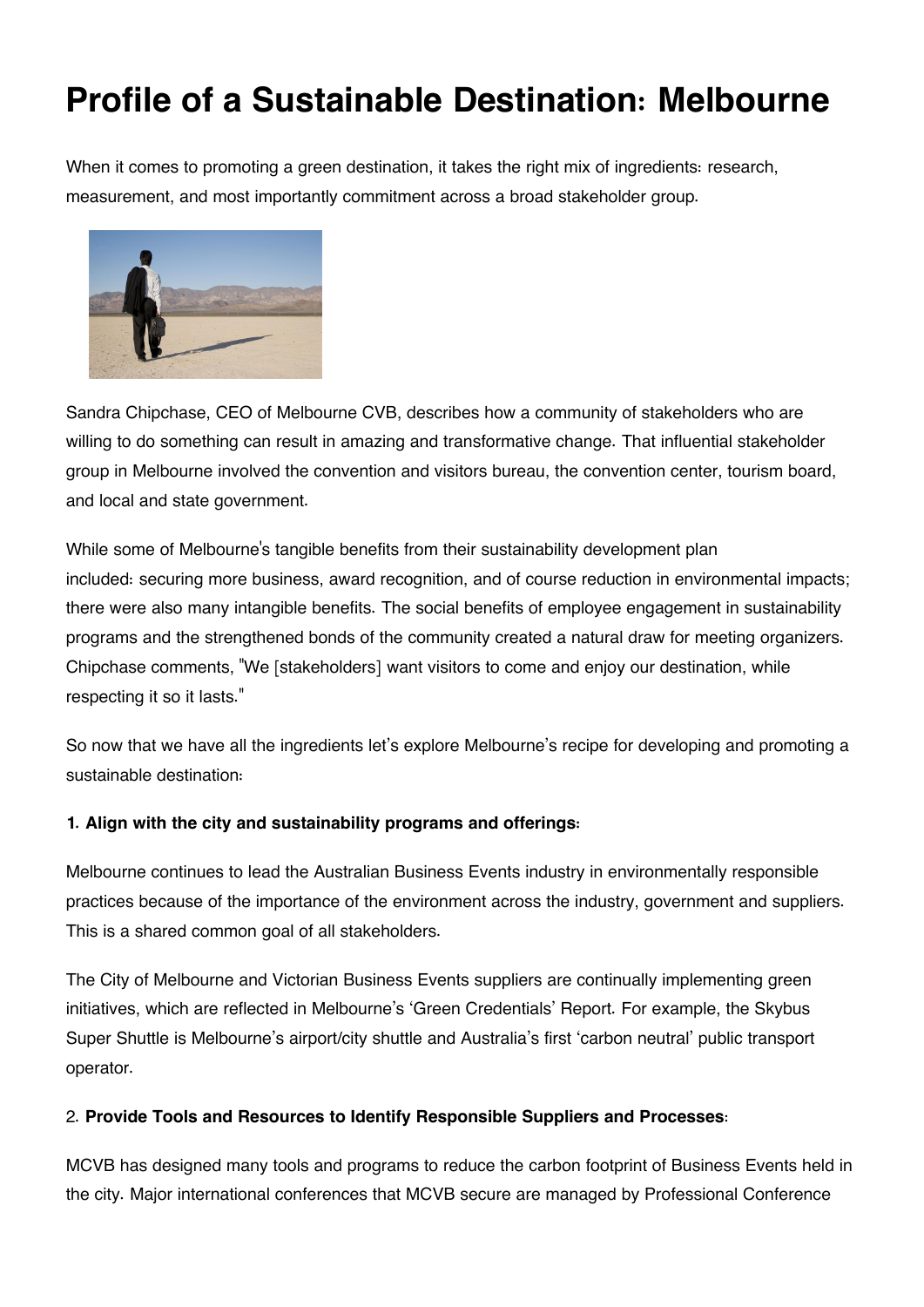Organisers (PCOs) who have access to all of MCVB's green tools.

MCVB's free tools for Meeting and Event Organisers include:

The MCVB Event Carbon Calculator, powered by the Carbon Reduction Institute, which calculates the carbon emissions of events held in Melbourne and Victoria and offers advice on offsetting these emissions Melbourne's 'Green Credentials' Report, which identifies the green practices of local Business Events suppliers so that Event Organisers can make an informed choice (well received)



Highlights of the 2010 report, as compared with 2009, include:

An 18% increase in the number of audits conducted and environmental plans developed A 17% increase in the creation of 'green teams' or committees dedicated to guiding initiatives A 12% increase in the number of businesses offsetting their own carbon emissions or offering carbon offset opportunities to their clients A 12% increase in staff education and training pertaining to green issues. MCVB's Green Incentive Website, which includes low carbon impact itineraries, provides advice on planning a green Business Event in Melbourne, and features Victoria's top ten green incentive activities A 'Guide to Planning a Green Event' – in the MCVB Melbourne Planner's Guide. The Green Event Guide includes information on MCVB's assistance in planning green incentive travel programs, a green events checklist and information on green leisure activities in Victoria.

#### **3. Measure and market (authentically) the convention centre's green practices:**

The new Melbourne Convention Centre, which opened in June 2009, is a big draw card; it is leading the world on the environmental front – it is the first convention centre in the world to be awarded a 6 Star Green Star environmental energy rating. This achievement is based on a variety of initiatives that create a natural environment, reduce overall energy usage and use minimal non-renewable resources. The centre features: Improved indoor air quality, Maximum natural light, Solar hot water, Displacement ventilation to provide high indoor air quality at low energy consumption, Carpets, paints, adhesives and sealants low in Volatile Organic Compounds to enhance indoor air quality, A black water treatment facility to treat wastewater, rainwater and storm water to Grade A quality for re-use in the centre, The sustainable use of building materials.

#### **4. Develop Case Studies of Events (through environmental measurement and ROI tracking)**